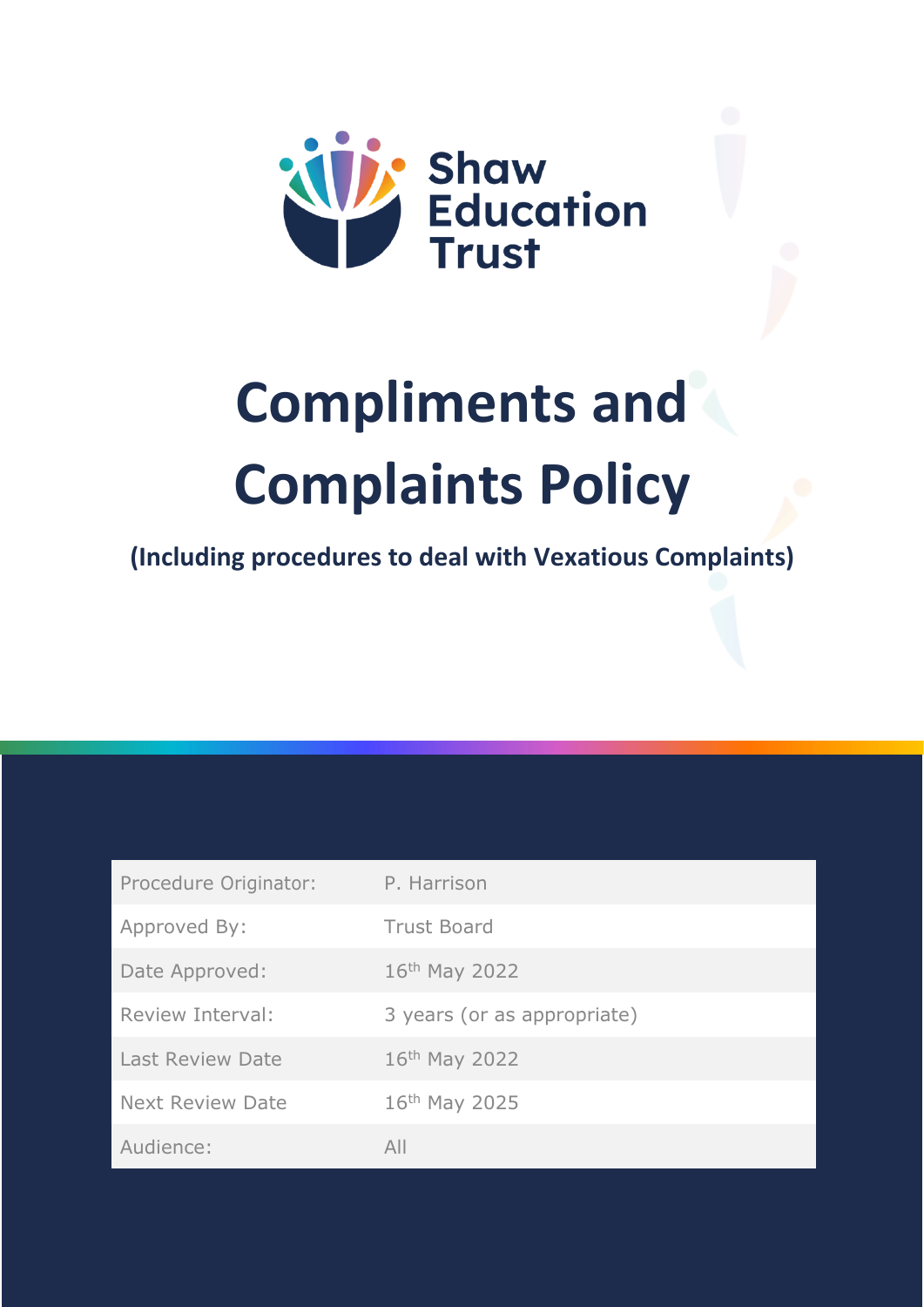# **Availability of the Compliments and Complaints Policy**

It is expected that this policy will be used as a guide across each Academy within Shaw Education Trust (SET) for all compliments and complaints from parents/guardians or other parties.

A copy of the individual Academy compliments and complaints procedure must be made available from the Academy's Reception and on the school website.

This policy will be published on the SET website.

#### **Compliments**

It is always good to receive positive feedback. This will always be shared with staff and students in a timely way via briefings and briefing notes; email; in person where appropriate; in assemblies; in celebration assemblies and via student representativegroups.

Cards, emails and letters will be placed in prominent positions around school. If parents/carers agree, their compliments can be put onto our website. Compliments can be given in any format the parent/guardian or other person chooses:

- Email
- Letter or card
- Telephone
- Verbally to any member of staff
- Via the SET Website: [www.shaw-educationtrust.org.uk](http://www.shaw-educationtrust.org.uk/)

#### **Complaints**

We believe that our trust aims to provide an excellent education for all our children, and that the staff work very hard to build positive relationships with all parents. However, the trust is obliged to have procedures in place in case there are complaintsby parents/guardians and/or other parties.

If any parent/carer is unhappy with the education that their child is receiving, or has any concern relating to the trust, we encourage that person to talk to the child's class teacher immediately.

We deal with all complaints in compliance with guidance and regulations set out by the Department for Education, The Education and Skills Funding Agency (ESFA) andPart 7 of the Education (Independent School Standards) Regulations 2014).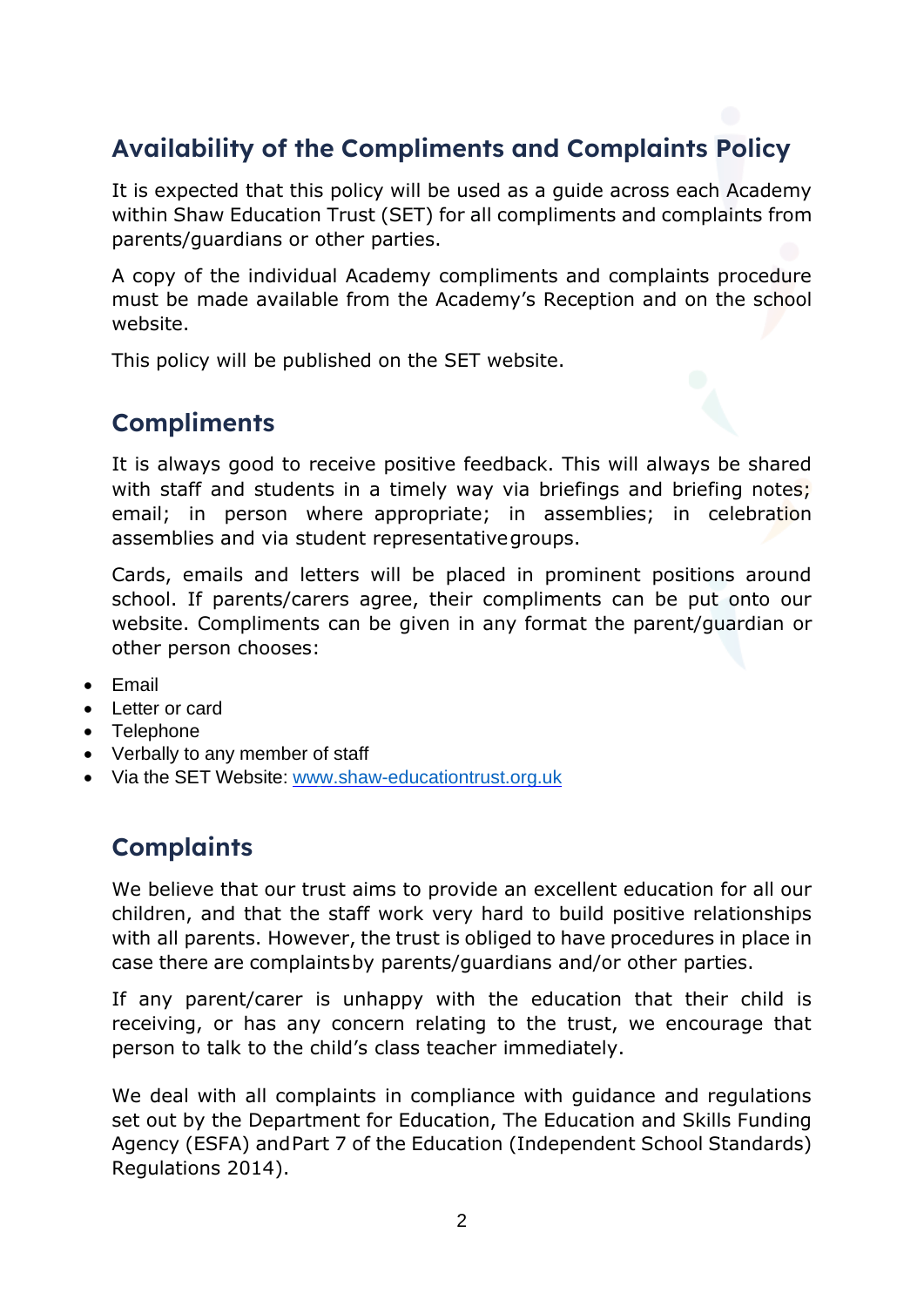We have adopted a three-stage process for dealing with complaints:

- Stage 1 Complaint heard by member of staff
- Stage 2 Complaint heard by Headteacher
- Stage 3 Complaint heard by Complaint Panel

#### **Aims and Objectives**

Our trust aims to be fair, open and honest when dealing with any complaint. When considering a complaint, we endeavour to deal with them as swiftly as possible. We aim to resolve any complaint through dialogue and mutual understanding, and in all cases, we put the interests of the child above all other issues. We provide sufficient opportunity for any complaint to be fully discussed, and then resolved.

This policy has been equality impact assessed and we believe in line with the Equality Act 2010. It does not have an adverse effect on race, gender or disability equality.

#### **Complaints Procedure**

Our Complaints Procedure will:

- Encourage resolution of problems by informal means wherever possible;
- Be easily accessible and publicised;
- Be simple to understand and use;
- Be impartial;
- Be non-adversarial;
- Allow swift handling with established time limits for action and keeping peopleinformed of the progress;
- Ensure a full and fair investigation by an independent person where necessary;
- Respect people's desire for confidentiality;
- Address all the points at issue and provide effective response and appropriateredress, where necessary;
- Provide information to the Academy's senior management team to enableservices to be improved.

The Academy will be clear about the difference between a concern and acomplaint. We will take concerns seriously at the earliest stage to reduce the numbers that develop into complaints.

#### **Stage 1 – Informal Resolution**

We expect most concerns to be dealt with informally and parents/guardian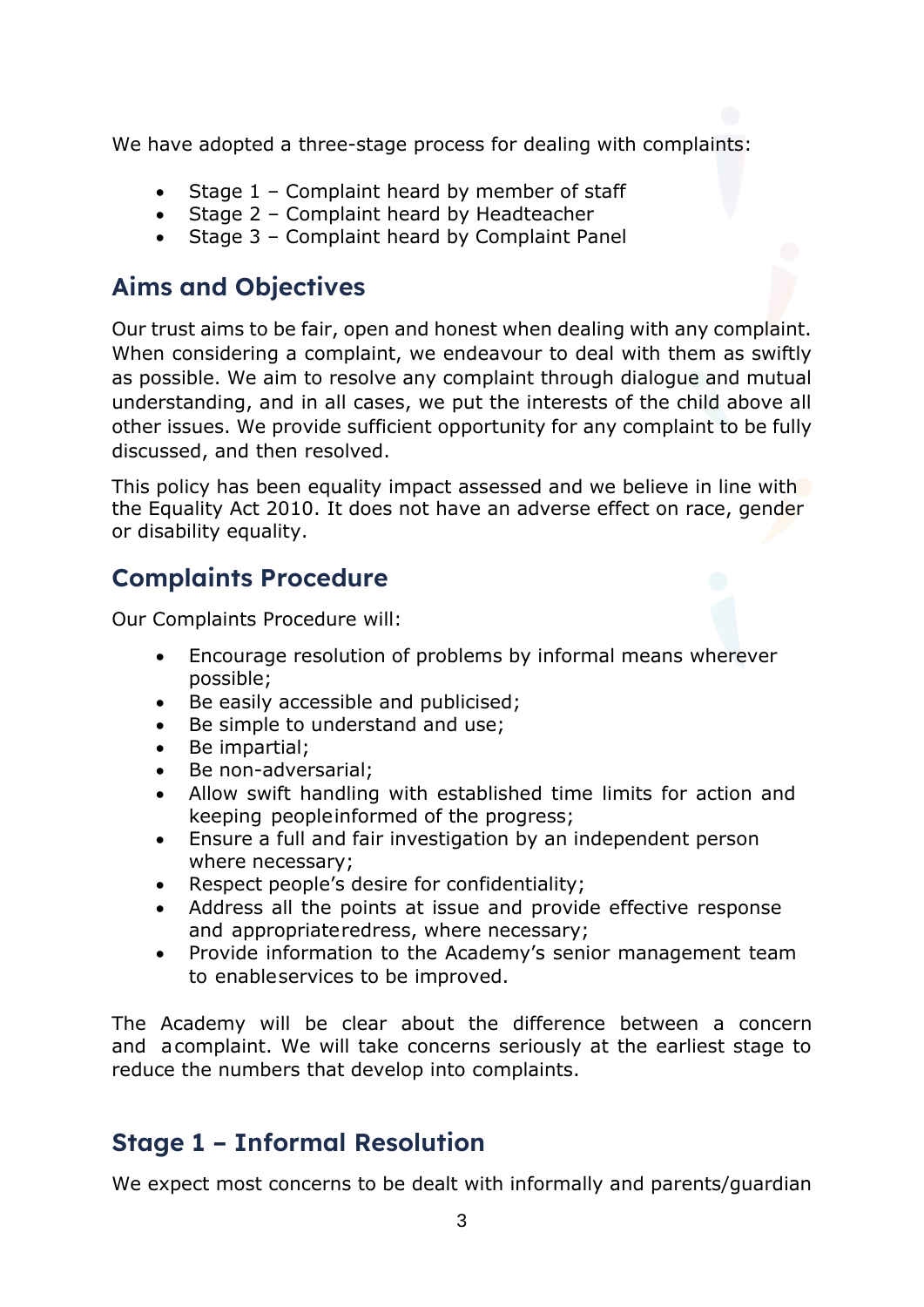are encouraged to speak to a member of staff to discuss their concerns. We aim to resolve informal complaints within 10 working days of receipt.

The formal procedures set out below should be invoked when initial attempts to resolve the issue are unsuccessful and the person raising the concern remains dissatisfied and wishes to take the matter further.

If a parent/guardian is concerned about anything to do with the education that we are providing within our trust, they should, in the first instance, discuss the matter with their child's class teacher. All teachers work very hard to ensure that each childis happy at school and are making good progress; a teacher will always want to know if there is a problem, so that they can take action before the problem seriouslyaffects the child's progress.

Our Academies operate an open-door policy and as such, parents/guardians may wish to book in some time to talk to the Headteacher (or a person delegatedto undertake this meeting) if this would be beneficial in resolving your concern informally.

Should the complaint be about the Headteacher, the Chair of Academy Council will doall they can to resolve the issue informally through a dialogue with the persons concerned.

#### **Stage 2 – Formal Resolution**

If the complaint cannot be resolved on an informal basis (as set out above), then parents/guardians must put their complaint in writing (using Appendix 1 attached if required) and hand this in to the Academy for the attention of the Headteacher.

The Headteacher will consider any such complaint seriously. The complaint will be investigated thoroughly (by the Headteacher or a person delegated to undertake theinvestigation).

The Headteacher will decide, after considering the complaint, the appropriate course of action to take.

In most cases, the Headteacher will meet or speak with the parents/guardiansconcerned to discuss the matter. If possible, a resolution will be reached at this stage.

The Headteacher (or a person delegated to undertake this work) will use reasonableendeavours to speak to or meet parents/guardians within 10 working days of the formal complaint being received.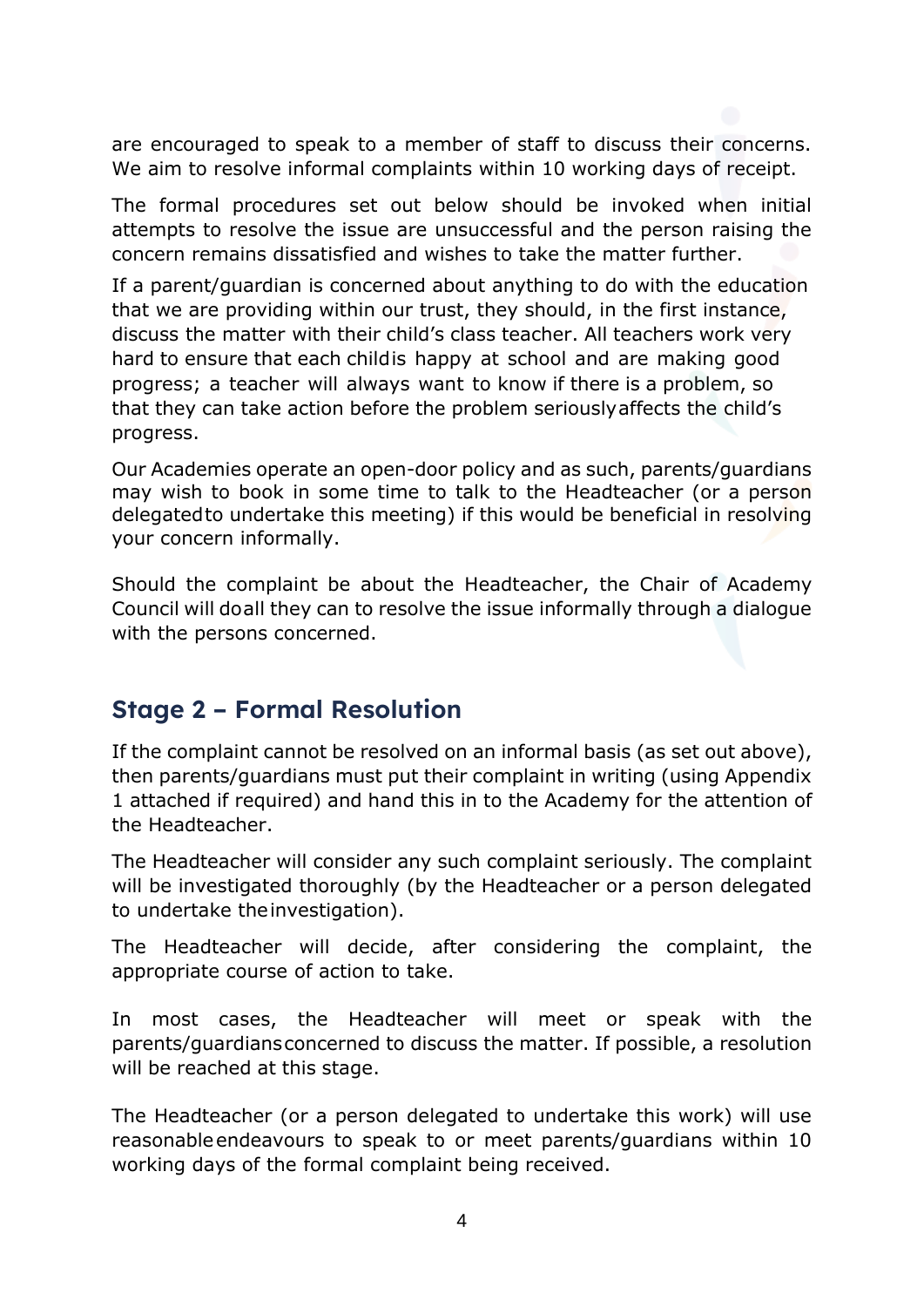Once the Headteacher is satisfied that, so far is practicable, all of the relevant facts have been established, a decision will be made which will be communicated to parents/guardians in writing giving the reasons for the decision. The written decision should be provided no later than 10 working days after speaking with or meeting withparents/guardians to discuss the matter.

The Academy will hold a written record of all formal complaints, including records of meetings and interviews held in relation to the complaint, and the Academy's decision.The record will be retained for one year after the pupil leaves the Academy.

Should the complaint be about the Headteacher, it will then be considered by the Chairof Academy Council who will follow the above steps.

Only if Stage 2 proceedings fail to resolve the matter should a complaint progress to Stage 3.

#### **Stage 3 – Complaint Panel (Appeal)**

If parents/guardians (or other person(s)) seek to invoke Stage 3, following failure toreach an earlier resolution with the Headteacher's (or Chair of Academy Council's) decision, in respect of their formal complaint, they may request their complaint is considered by a Complaints Panel. Such a request must be made in writingaddressed to the Chair of the Academy Council, care of the Academy. The Chair ofthe Academy Council will not be involved in the panel if he/she heard the original complaint at stage 2.

The request for further assessment of the complaint at Stage Three, will, for the purposes of this procedure, be known as an 'appeal'.

Parents/guardians must lodge their appeal in writing within 10 working days of the dateof the Academy's decision made in accordance with the Stage 2 procedure.

The parents/guardians should provide in writing the complaint(s) made against the Academy and how they believe the complaint has been unsatisfactorily resolved, along with the remedies sought in respect of each.

The Complaints Panel is only obliged to consider the complaint lodged in this 'initialsubmission' although they may use their discretion to consider other relevant and related matters that may subsequently arise.

Where an appeal is received by the Academy, the Academy will, within 5 working days, refer the matter to either the Governance Professional to the Academy Council, or a suitable senior administrator within the Academy, who will likely act as Clerk for theComplaints Panel. Where the appeal is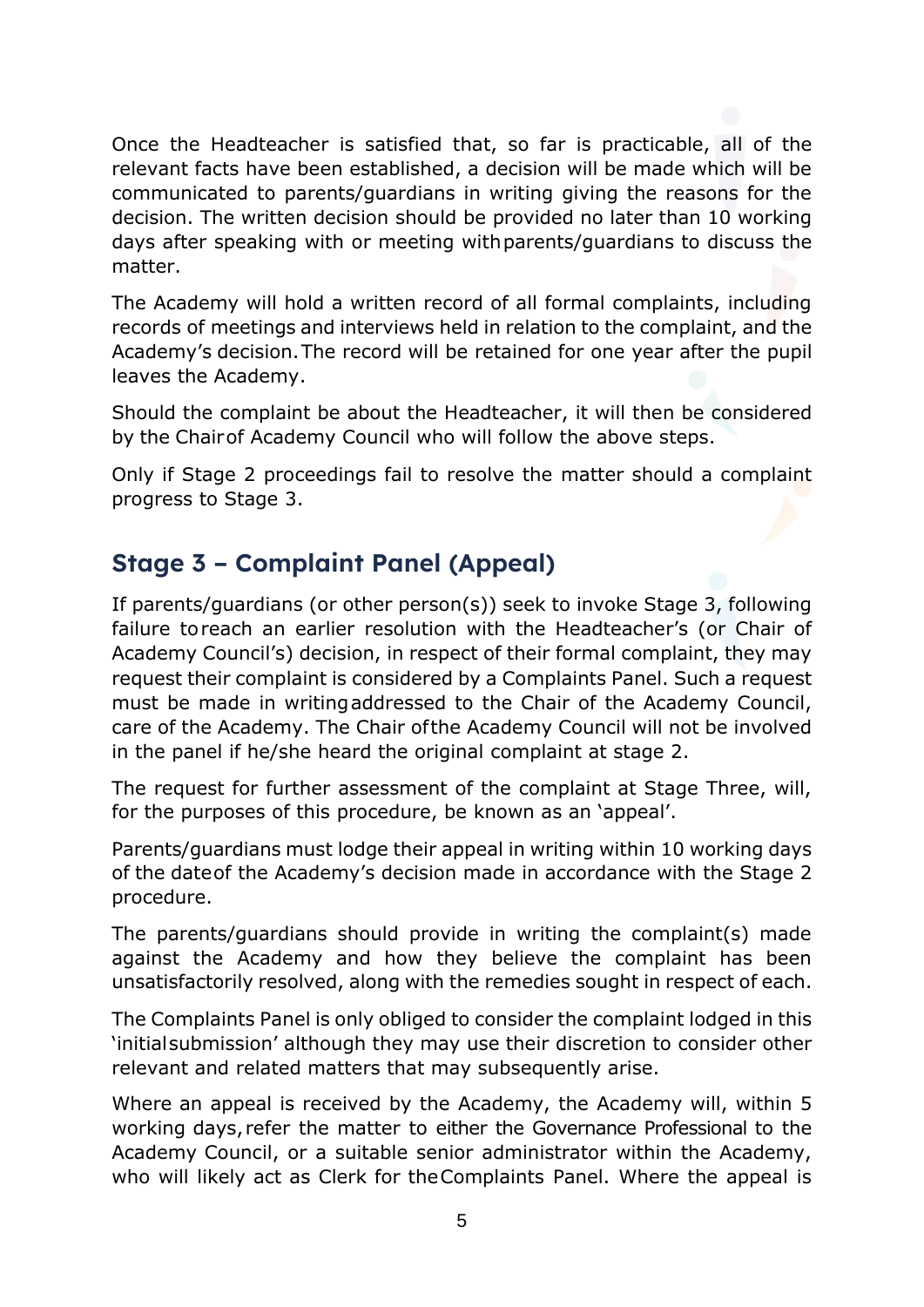received by the Academy during Academy holidays, or within 2 working days of their commencement, the Academy has 5 working days upon commencement of the school term to refer the matter to the chosen colleague.

On receipt of an appeal, the Academy will then endeavour to convene an Independent Complaints Panel hearing as soon as possible, usually no later than 20 school days after receipt of the notification from the parents/guardian that they wish to invoke Stage 3. The Panel date will be dependent upon the availability of the Panel members.

The Independent Complaints Panel will consist of at least three people who were notdirectly involved in the complaint. It is likely that two of these members will be councillors from the Academy Council (Governing Body of the Academy). In the event of unavailability or suitability of an academy councillor, a member of the trust's central team may take part in the panel. The third member of the panel will be independentof the management and running of the school and shall not be an employee of the trust.

For the avoidance of doubt, a Local Academy Councillor of another Shaw Education Trust Academy within the group may be the independent Complaint Panel member, as long as they are not an employee of that academy or the Trust, and they are sufficiently removed from the management and running of the Academy to be considered truly independent.

The following are entitled to attend a hearing and/or, submit written representations and address the Panel:

- The parent(s)/guardian(s) (parents/guardians may request of the Chair of the Complaints Panel to be accompanied should they wish this to be the case);
- The Headteacher of the Academy (the Headteacher may also have in attendance a relevant academy colleague who may be able to provide detailed information, e.g. head of pastoral care etc.);
- Any other interested person whom the Complaints Panel considers having a reasonable and just interest in the appeal and whose contribution would assist thePanel in their decision-making.

Where required, the Complaints Panel may request any reports, documents, chronology or other useful information in advance of the hearing. Evidence will be sentto and collated by the Clerk who will distribute the information to the relevant parties in advance of the hearing.

After due consideration of the facts considered relevant, the Panel will reach a decision, and make recommendations, which it shall complete within 10 working daysof the hearing. The decision reached by the Complaints Panel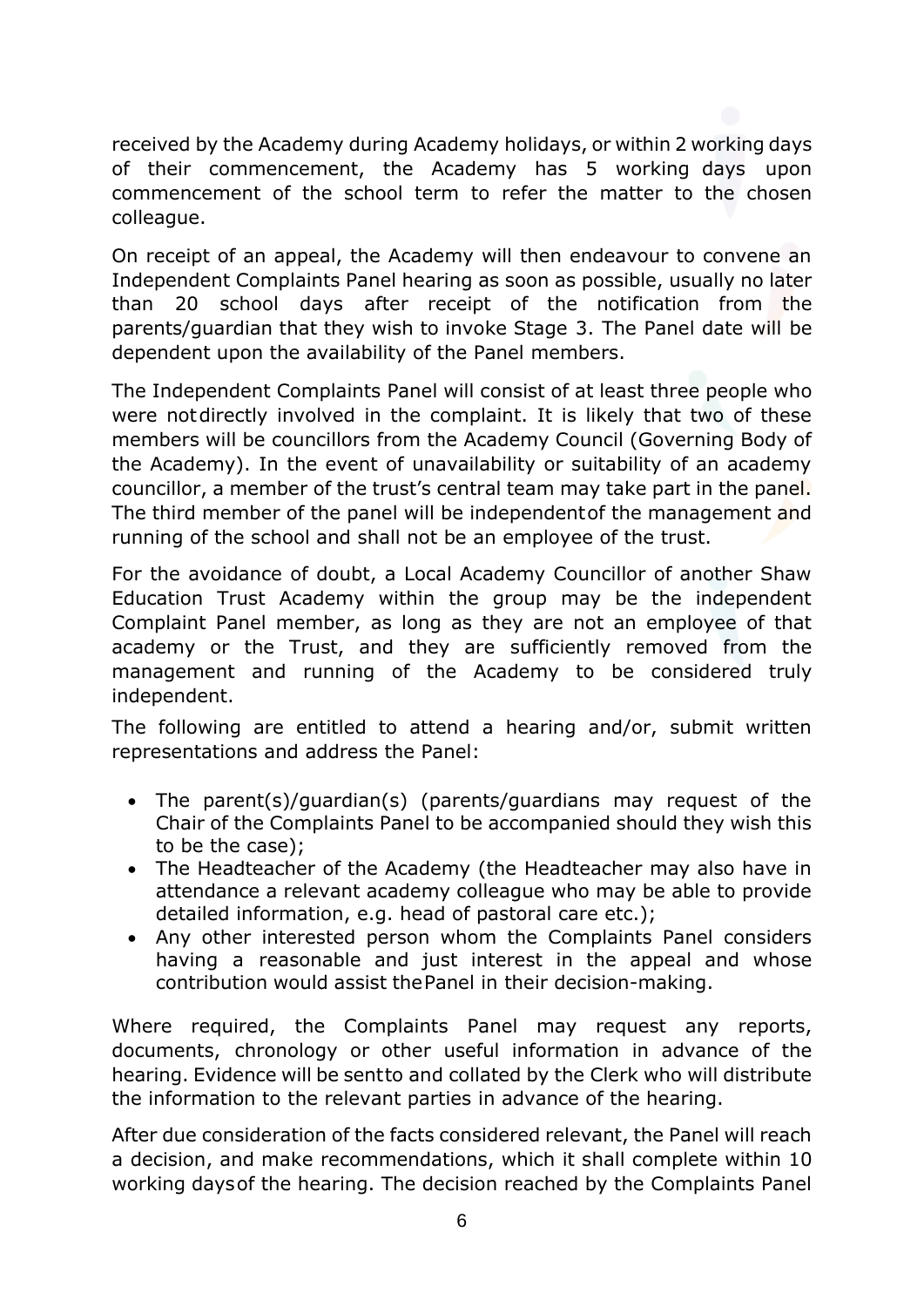is final. Any decision reached that may have financial implications for the Academy will need the appropriateapproval from the Shaw Education Trust, although any such approval must becompatible with the decision of the Complaints Panel.

Where relevant a copy of the panel's findings and recommendations will be provided to the person(s) complained about.

The records related to the complaint, including letters, will be made available for inspection by the headteacher and Trustees, including those acting on behalf of the Shaw Education Trust Board of Trustees.

A written record will be kept of all formal complaints and any actions taken regardless of whether they are upheld or resolved following a formal procedure or proceeded to a panel hearing.

Complaint records are kept confidential except where the Secretary of State or a bodyconducting an inspection request access to them.

#### **The Role of Shaw Education Trust**

You do **not** have a right of appeal to Shaw Education Trust should you disagree witha decision of the Academy Council. You may, however, raise the matter with Shaw Education Trust if you consider the complaint wasn't investigated properly or fairly. Solong as the Academy Council followed a proper procedure and considered thecomplaint in a reasonable manner, then the Shaw Education Trust will simply inform you of that fact. If you wish to raise the matter with Shaw Education Trust, please write to:

Chief Operating Officer,

Shaw Education Trust Head Office,

Kidsgrove Secondary School,

Gloucester Road,

Kidsgrove,

ST7 4DL

In your letter please explain:

- what your complaint to the Academy Council was;
- what response they have made to it;
- why you think that the Academy Council has not followed a proper procedurein considering your complaint, and/or
- why you think that their consideration of it was unreasonable.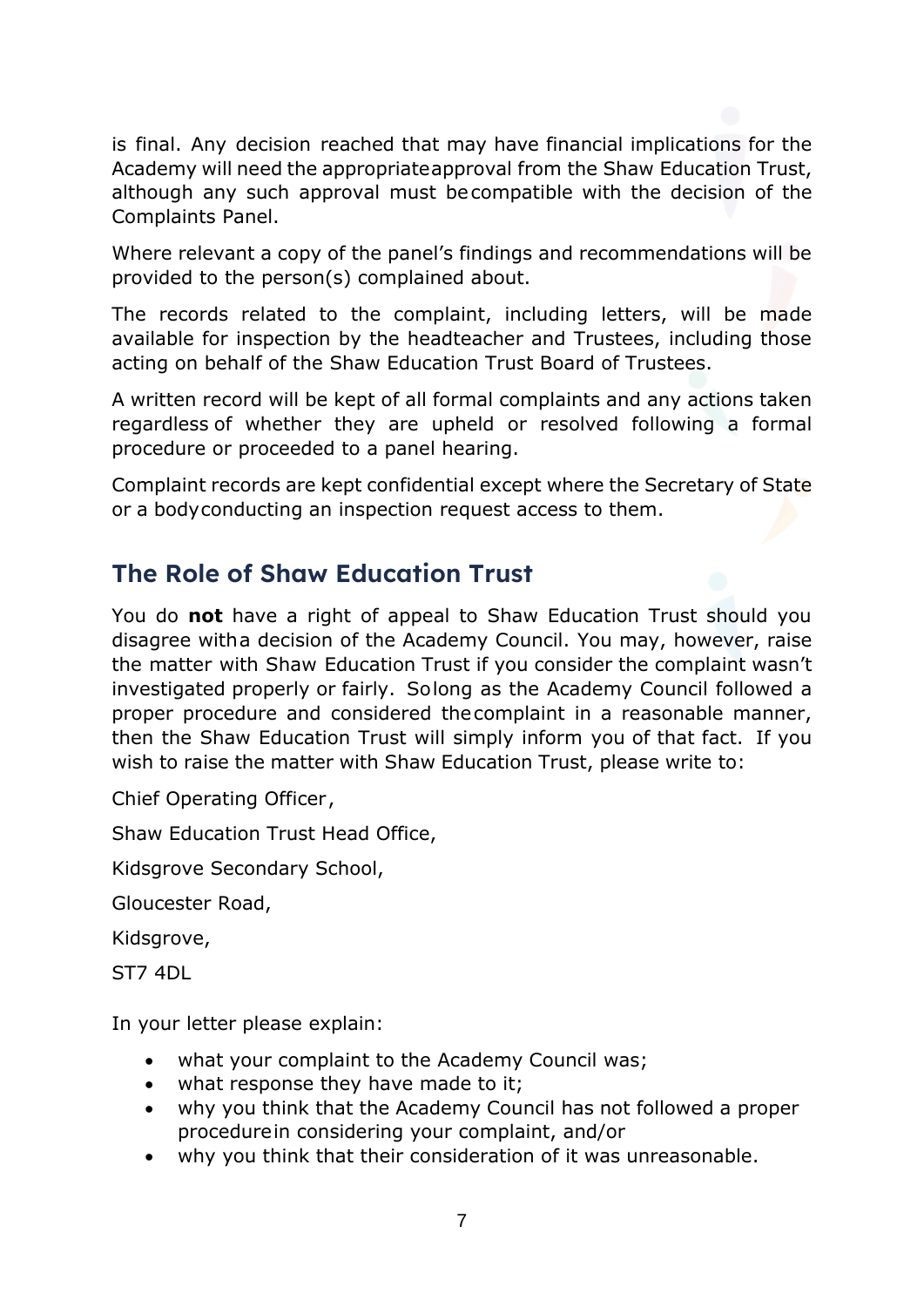You will receive a written response within 10 working days to inform you of any furtherenquiries made into your complaint.

If you consider that the School has not followed the procedure in its complaints policy, you can refer the matter to the Education and Skills Funding Agency ("ESFA"), whichwill investigate in certain circumstances. You can find further information aboutreferring a complaint to the ESFA on their website: [https://www.gov.uk/government/publications/complain](https://www.gov.uk/government/publications/complain-about-an-academy/complain-about-an-academy)[about-an-academy/complain-](https://www.gov.uk/government/publications/complain-about-an-academy/complain-about-an-academy) [about-an-academy.](https://www.gov.uk/government/publications/complain-about-an-academy/complain-about-an-academy) Please note that the ESFA is not able to overturn a decision abouta complaint; its role is to ensure that the complaint has been handled properly."

Where the complaint is about a trust central services member of staff, we will followthe same 3 tier complaint structure replacing the following people

- Stage 1 Complaint heard by member of staff line manager
- Stage 2 Complaint heard by senior manager e.g. Chief Operating **Officer**
- Stage 3 Complaint heard by Complaint Panel

#### **Monitoring, Evaluation and review**

The Shaw Education Trust Board will review this policy at least every three years andassess its implementation and effectiveness. The policy will be promoted and implemented throughout each Academy in the Trust.

The Academy Council monitor the complaints procedure, in order to ensure that all complaints are handled properly.

The Academy Council will take into account any local or national decisions that affectthe complaints process and make any modifications necessary to this policy. This policy is made available to all parents, so that they can be properly informed about thecomplaints process.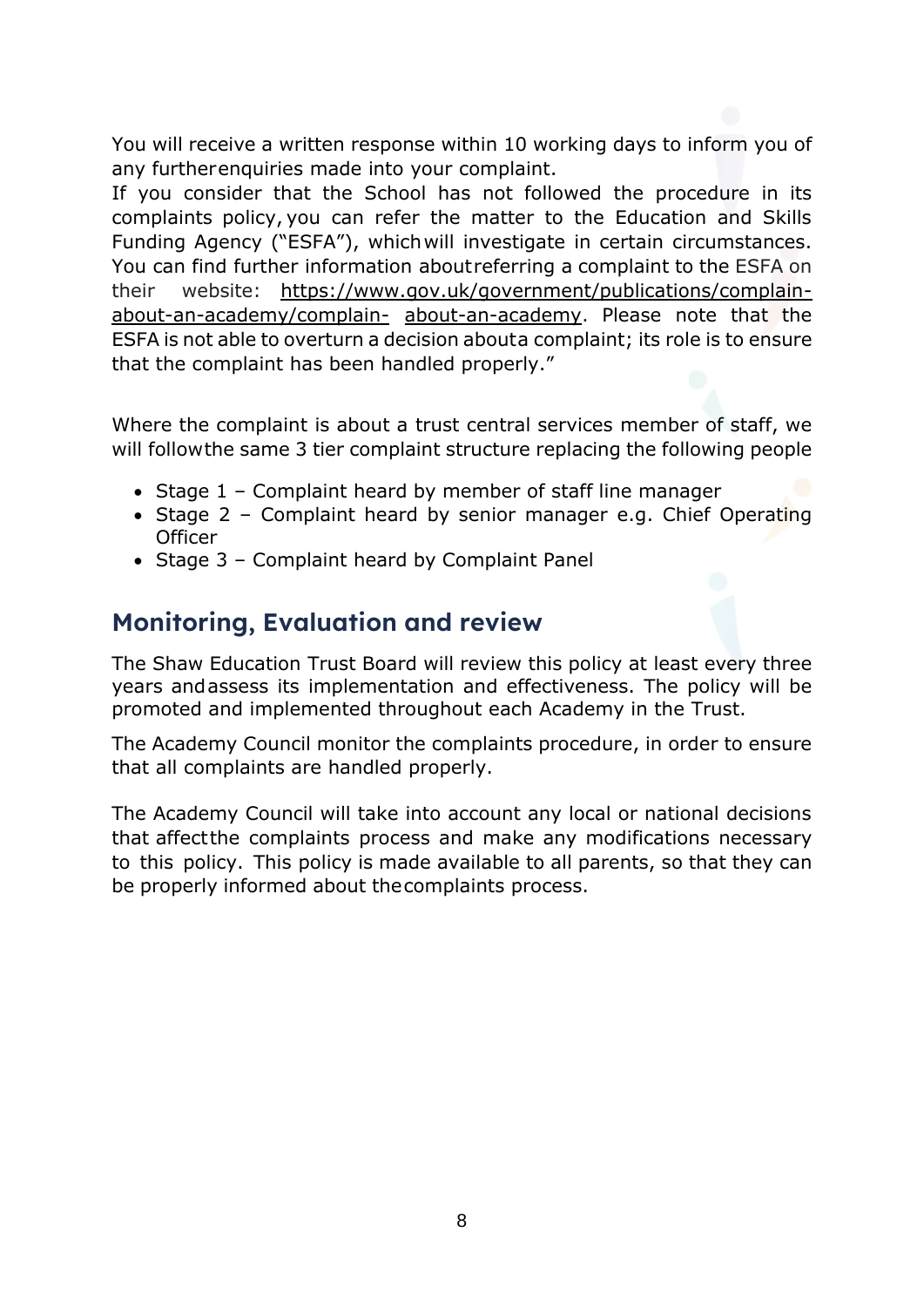#### **Vexatious Complaints Procedure**

Through our Complaints and Compliments Policy, individual academies and the Trust will look to deal with all concerns and complaints in an objective and timely manner. It is hoped that when done so, whatever the conclusion, that all parties feel that the matter has been dealt with satisfactorily. However, there may be occasions when, despite all stages of the complaint procedure having been followed, the complainant remains dissatisfied.

If a complainant tries to re-open the same issue, they will be informed that the procedure has been completed and that the matter is now closed.

If a complainant continues to communicate with the academy, the academy may view the continued communication as 'serial' or 'persistent'. An academy may continue to receive complaints which may be considered as 'vexatious'. The Office of the Independent Adjudicator defines the characteristics of a 'frivolous' or 'vexatious' complaint as:

- complaints which are obsessive, persistent, harassing, prolific, repetitious;
- insistence upon pursuing unmeritorious complaints and/or unrealistic outcomes beyond all reason;
- insistence upon pursuing meritorious complaints in an unreasonable manner;
- complaints which are designed to cause disruption or annoyance;
- demands for redress that lack any serious purpose or value.

Following careful consideration of all the issues by the Headteacher/Chair of Academy Council/Trust Representative, the following possible actions should only be used in exceptional circumstances after all reasonable measures have been taken to try to resolve complaints under the school's complaints procedures. Judgement and discretion must be used in applying the criteria to identify potential habitual or vexatious complainants and in deciding on the appropriate action to be taken in specific cases.

Complainants will be notified in writing of the reasons why the continual communications with the school have been classified as habitual or vexatious and what action will be taken. This notification may be copied for the information of others already involved in the complaint or matters closely related to it, e.g. staff or Members of Parliament. A record must be kept, for future reference, of the reasons why a complainant has been classified as habitual or vexatious.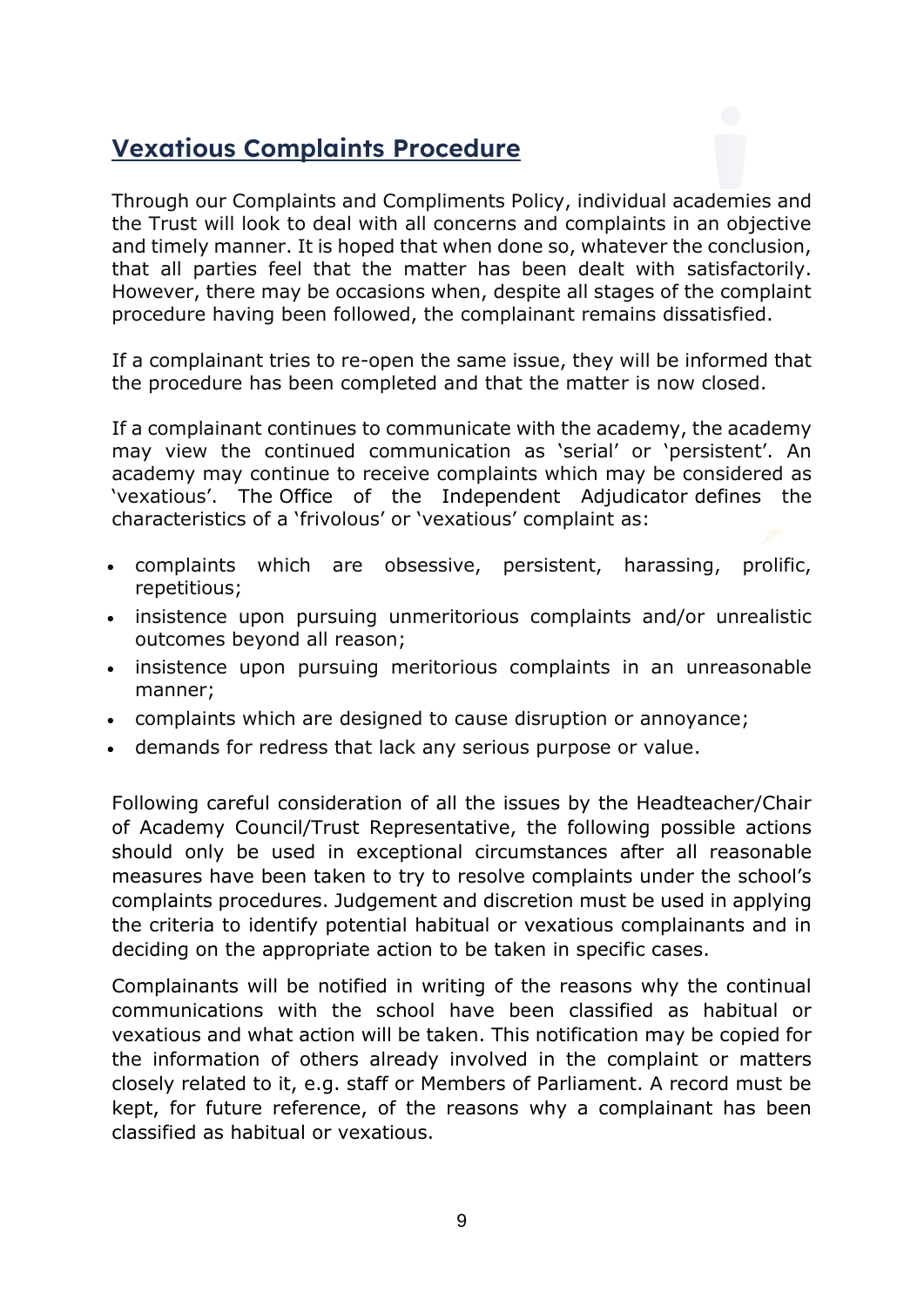# **Actions which may be taken following a decision that a complaint is vexatious**

In the first instance the school will inform the complainant in writing that their behaviour is considered to be unreasonable/unacceptable and, if it is not modified, action may be taken in accordance with these procedures.

If the behaviour is not modified there will be a joint decision as to the actions to be taken will be made having regard to the nature of the complainant's behaviour and the effect of this on the school community. It may be decided to deal with complainants in one or more of the following ways:

(a) Notify the complainant in writing that the Academy Council has responded fully to the points raised and has tried to resolve the complaint but there is nothing more to add and continuing contact on the matter will serve no useful purpose. Complainants will be notified that any further communication by them will be acknowledged but not answered.

(b) Withdraw contact with the complainant either in person, by telephone, by email, by letter or any combination of these, provided that at least one form of contact is maintained.

(c) To restrict contact to liaison through a designated member of staff and/or conduct any meeting in the presence of two school/Trust staff;

(d) Temporarily suspend, for a period to be specified, all contact with the complainant, provided that the Academy Council shall not withdraw or not provide any services to which the complainant or his/her family are entitled;

(e) Ban the complainant from attending the school without prior written consent.

(f) Where the behaviour of the complainant is considered to contravene any legal boundaries, including face-to-face behaviour and/or use of social media/other means, the school may seek legal advice and possibly pursue the matter through the legal system.

**Please note that we expect all parents/carers to treat staff with courtesy and respect. Rude offensive behaviour and language will not be tolerated within our academies.**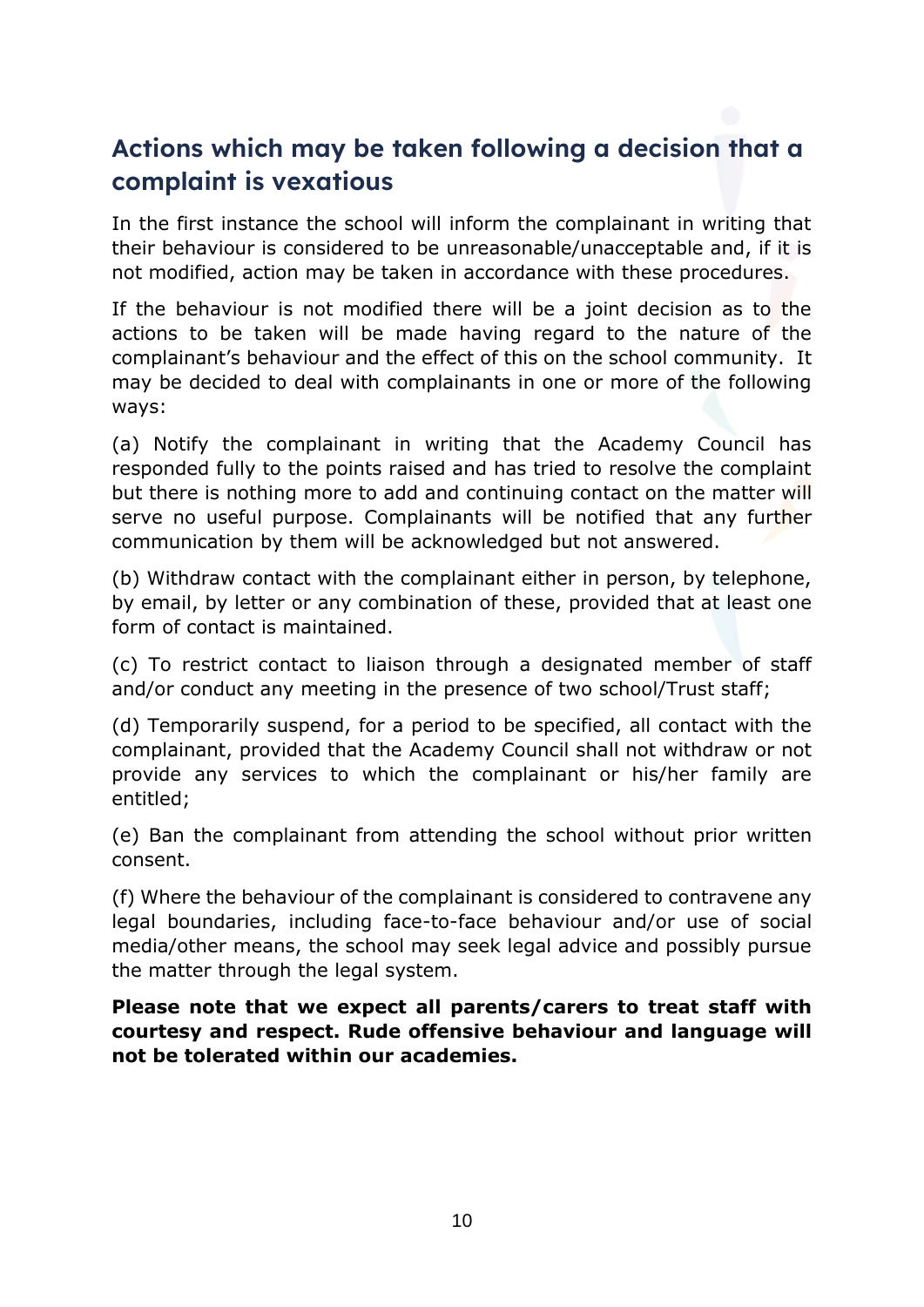## **Scope of this complaints procedure**

This procedure covers all complaints about any provision of community facilities or services by Academies within The Shaw Education Trust, other than complaints that are dealt with under other statutory procedures, including those listed below.

| Exceptions                                                                       | Who to contact                                                                                                                                                                                                                                                         |
|----------------------------------------------------------------------------------|------------------------------------------------------------------------------------------------------------------------------------------------------------------------------------------------------------------------------------------------------------------------|
| Admissions to schools                                                            | Concerns about admissions should be handled<br>through a separate process $-$ either through the<br>appeals process or via the local authority.                                                                                                                        |
| <b>Statutory Assessment</b><br>of Children's Special<br><b>Educational Needs</b> | Concerns about statutory assessments of<br>special educational needs should be raised<br>directly with local authorities.                                                                                                                                              |
| Matters likely to<br>require a Child<br>Protection<br>Investigation              | Complaints about child protection matters are<br>handled under our child protection and<br>safeguarding policy and in accordance with<br>relevant statutory guidance.                                                                                                  |
|                                                                                  | If you have serious concerns, you may wish to<br>contact the local authority designated officer<br>(LADO) who has local responsibility for<br>safeguarding or the relevant LA service in<br>Children's Services.                                                       |
| Exclusion of children<br>from school*                                            | Further information about raising concerns<br>about exclusion can be found at:<br>www.gov.uk/school-discipline-<br>exclusions/exclusions.                                                                                                                              |
|                                                                                  | *complaints about the application of the<br>behaviour policy can be made through this<br>complaints procedure.                                                                                                                                                         |
| Whistleblowing                                                                   | We have an internal whistleblowing procedure<br>for all our employees, including temporary staff.                                                                                                                                                                      |
|                                                                                  | The Secretary of State for Education is the<br>prescribed person for matters relating to<br>education for whistle-blowers in education who<br>do not want to raise matters direct with their<br>employer. Referrals can be made at:<br>www.education.gov.uk/contactus. |
|                                                                                  | Volunteer staff who have concerns about our<br>school should complain through the school's                                                                                                                                                                             |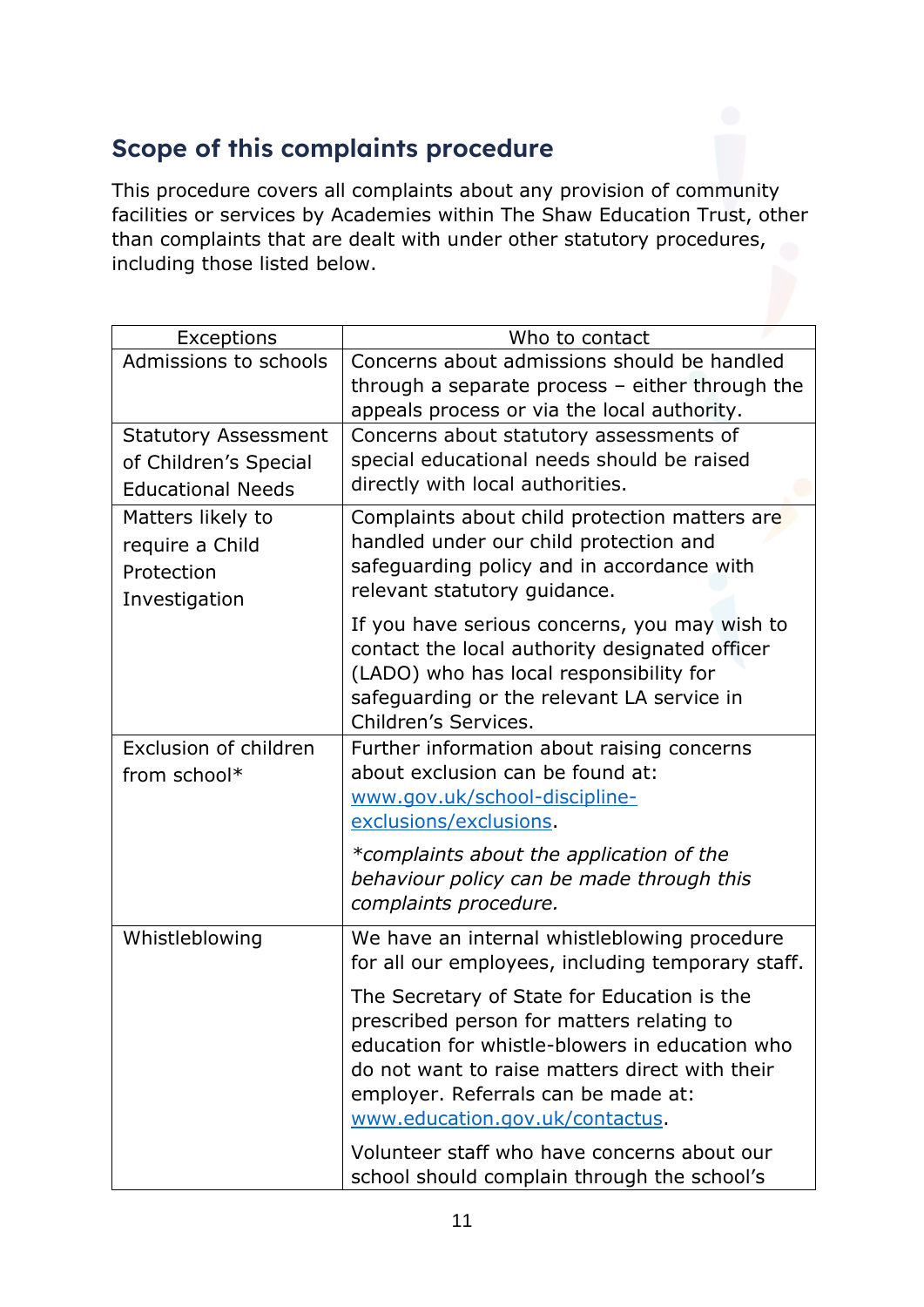|                                                                                                             | complaints procedure. You may also be able to<br>complain direct to the LA or the Department for<br>Education (see link above), depending on the<br>substance of your complaint.                                |
|-------------------------------------------------------------------------------------------------------------|-----------------------------------------------------------------------------------------------------------------------------------------------------------------------------------------------------------------|
| Staff grievances                                                                                            | Complaints from staff will be dealt with under<br>the school's internal grievance procedures.                                                                                                                   |
| Staff conduct                                                                                               | Complaints about staff will be dealt with under<br>the school's internal disciplinary procedures, if<br>appropriate. However, a parent may raise a<br>complaint about a staff member directly or<br>indirectly. |
|                                                                                                             | Complainants will not be informed of any<br>disciplinary action taken against a staff member<br>as a result of a complaint. However, the<br>complainant will be notified that the matter is<br>being addressed. |
| Complaints about<br>services provided by<br>other suppliers who<br>may use school<br>premises or facilities | You should direct complainants to follow the<br>external provider's own complaints procedure<br>for those hiring the academy facilities.                                                                        |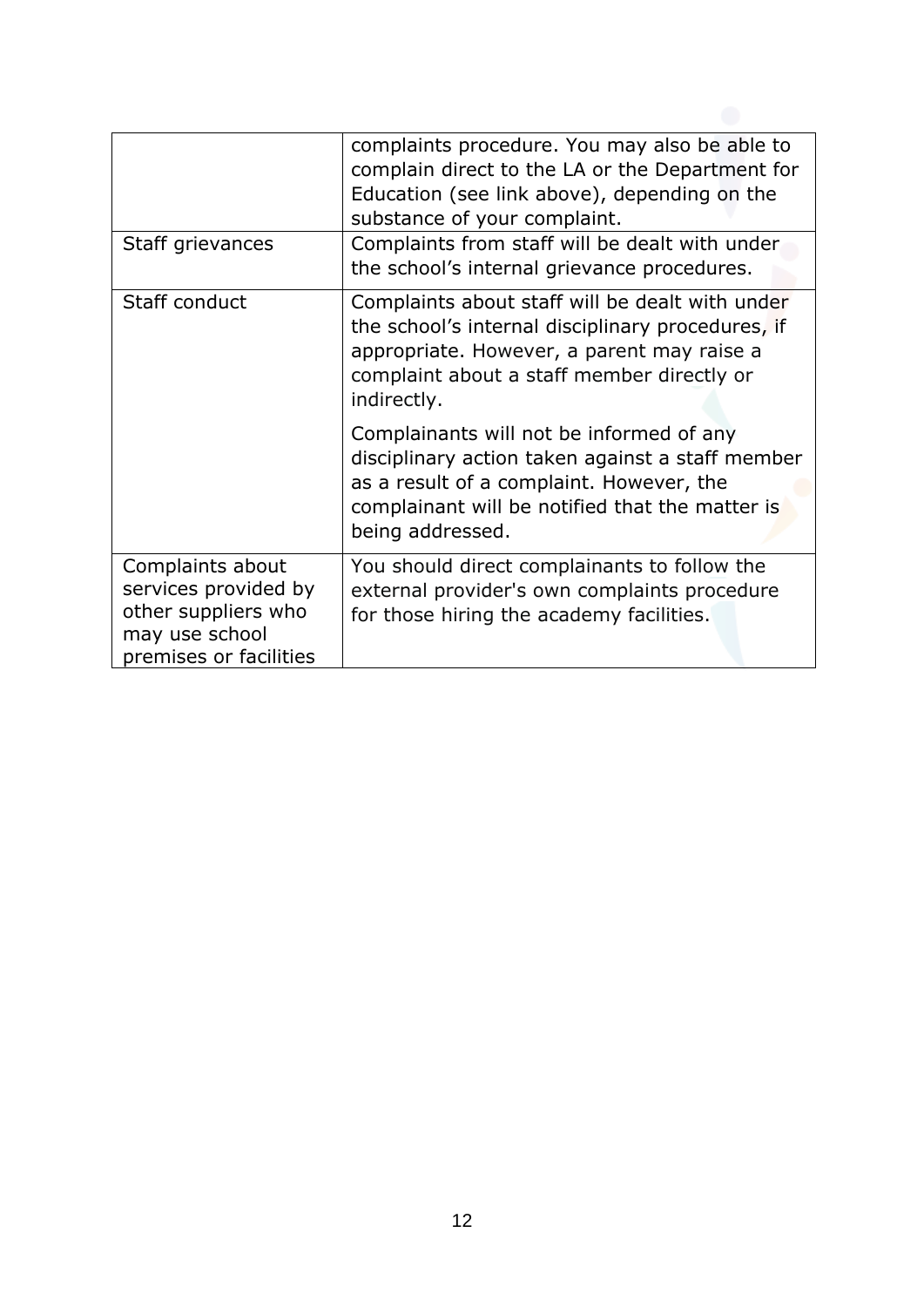# **Appendix 1: Formal Complaint Form for Stage 2 / 3**

#### **(Please Include this form with your letter)**

| Academy:                                                                                                                                     |  |
|----------------------------------------------------------------------------------------------------------------------------------------------|--|
| Your name:                                                                                                                                   |  |
| Your child's name:                                                                                                                           |  |
| Your child's class:                                                                                                                          |  |
| Your address including<br>postcode:                                                                                                          |  |
| Phone $no(s)$ :                                                                                                                              |  |
| Email address:                                                                                                                               |  |
| <b>Brief details of</b><br>complaint<br>(please state if this is at<br>Stage 2 or 3)<br>(this can be more<br>detailed within your<br>letter) |  |

Contained in your letter please:

- state which stage this complaint is at, i.e. stage 2 or 3.
- provide full details of your complaint, including relevant dates and persons concerned where possible in the box below.
- state what action, if any, you have already taken to try and resolve your complaint?(who did you speak to and what was their response?).
- state how do you feel the problem could be resolved at this stage?

Are you attaching any paperwork? If so, please provide details within your letter of what the extra documents are.

| Signed: |  |
|---------|--|
| Date:   |  |

Thank you for completing the form and providing us with details of your complaint. Please send in your completed form to the Headteacher, care of theschool reception or via email. All paperwork will be held on file securely by theschool.